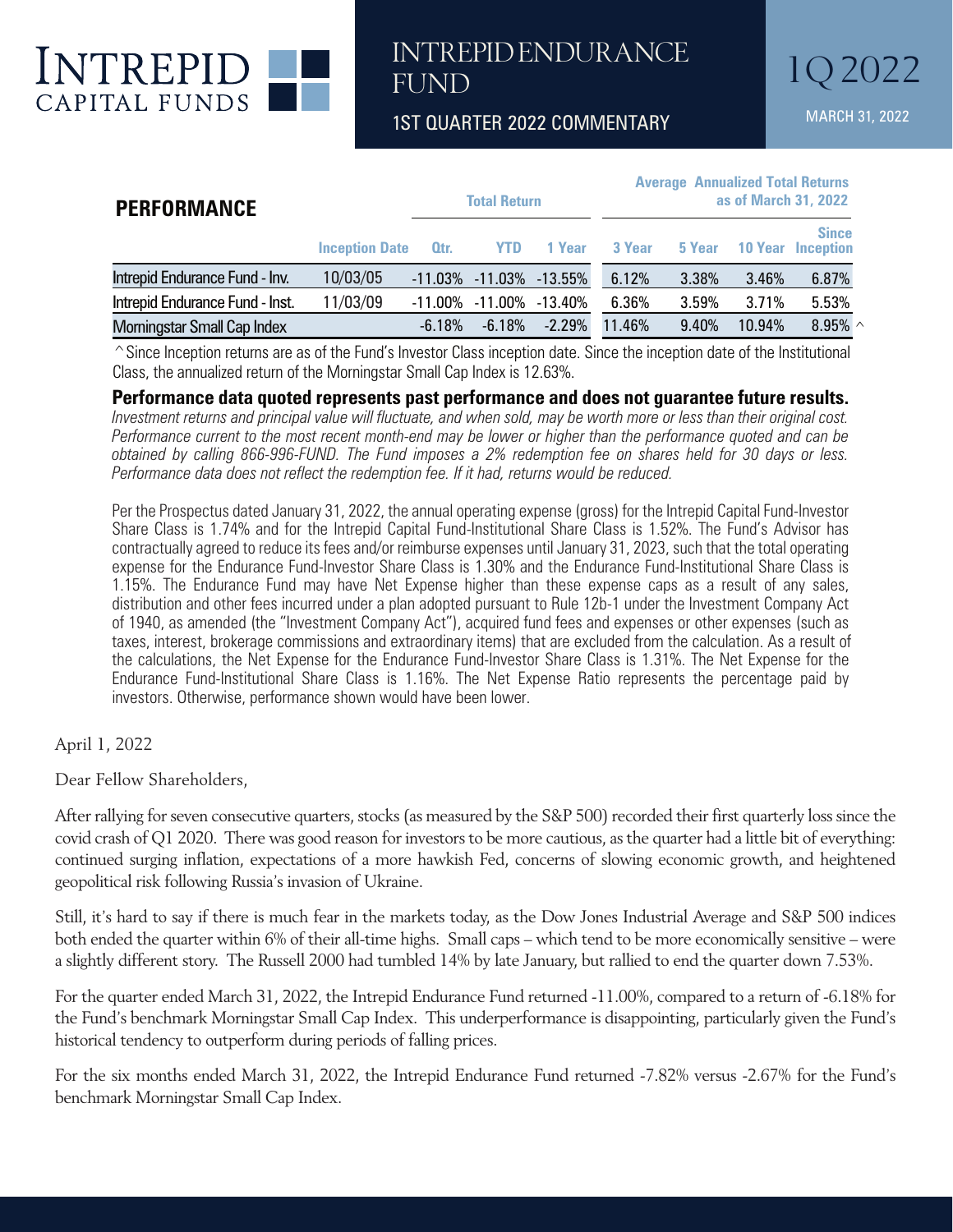

1ST QUARTER 2022 COMMENTARY MARCH 31, 2022

We have written in prior letters that the Fund will tend to be more fully invested going forward when compared to its history, and that exposure will be more concentrated in companies we believe have sustainable competitive advantages that are driving structural market share growth. While we expect this approach to work well over multi-year periods, it has not served us well in the past few quarters. Although we were pleased with the operating results and outlooks for the companies that the Fund owns, we fell victim to violent sector and factor rotations during the quarter, and many of our faster-growing holdings saw their multiples compress. We have made a few minor adjustments to our positioning, but our overall posture and strategy remains consistent.

#### *Positioning*

Perhaps the most notable development during the quarter was the continued increase in inflation, and the risk that poses to the ultra-loose monetary policy

Civitas Resources, Inc. 7.2% WNS Holdings Ltd 5.2% Franklin Covey Co. 6.0% Green Thumb Industries, Inc. 4.3% Skechers USA Inc. - Class A 4.2% Conduent Inc. 4.2% Dropbox Inc. - Class A 4.2% Becle SAB DE CV 4.1% Hilltop Holdings, Inc. 4.0% Silicom Ltd 4.0%

Top Ten Holdings **(% OF NET ASSETS)**

Top ten holdings are as of March 31, 2022. Fund holdings are subject to change and are not recommendations to buy or sell any security.

the US has enjoyed during most of the last decade. Instead of abating, as many market commentators predicted, inflation accelerated higher, ending the quarter with the highest recorded change in Consumer Price Index (CPI) since 1981! Recent results of the businesses we follow confirm this trend, as nearly every single one is raising prices to combat their swelling input costs.

We're not sure what the path of inflation is from here, but we do believe the risk of "higher for longer" has increased since the last time of our last commentary. Accordingly, we have tweaked the portfolio by (1) reducing exposure to positions we anticipate to fare worse in a more inflationary environment, and (2) slightly increasing the amount of cash in the portfolio. Regarding the former, we sold Camping World Holdings (CWH) and Naked Wines (WINE LN), two recent additions to the Fund, early during the quarter. We think both are good businesses and are open to owning them again at more attractive valuations. The Fund ended the quarter with a cash level of 8%. In the event of more volatility, we hope to deploy that into attractive opportunities.

On the other hand, we increased exposure to businesses whose stocks were punished due to supply chain issues we believe are temporary, but who are seeing very strong demand. Notable examples included the technology hardware companies Fabrinet (FN) and Silicom (SILC). To a lesser extent, it also included homebuilder LGI Homes (LGIH). We view the Fund's long-term perspective as one of its key advantages, and are confident betting that supply chains will eventually recover and that companies with structural demand growth will disproportionately benefit.

We made two notable sales during the quarter:

- Take Two Interactive (TTWO) a leading video game publisher which the Fund owned for several years. During the quarter, the company announced the acquisition of a mobile game developer called Zynga (ZNGA). While we remain very bullish on TTWO, the market cap after the acquisition (which included stock) made the holding too large for a small cap-focused Fund and we sold soon after the announcement.
- IAA Inc. (IAA) IAA reported results in February and issued guidance for 2022 that included a decline in profitability. The drivers of the tough outlook were both market share losses to a better-executing competitor and higher operating costs. For a business that should benefit both from improved execution after spinning out of its parent company and its pricing power, we lost a good deal of confidence in the management team. We continue to like the fundamentals of IAA's industry (salvage auto) and business, and will continue to follow it to see if new management can put it on a better track.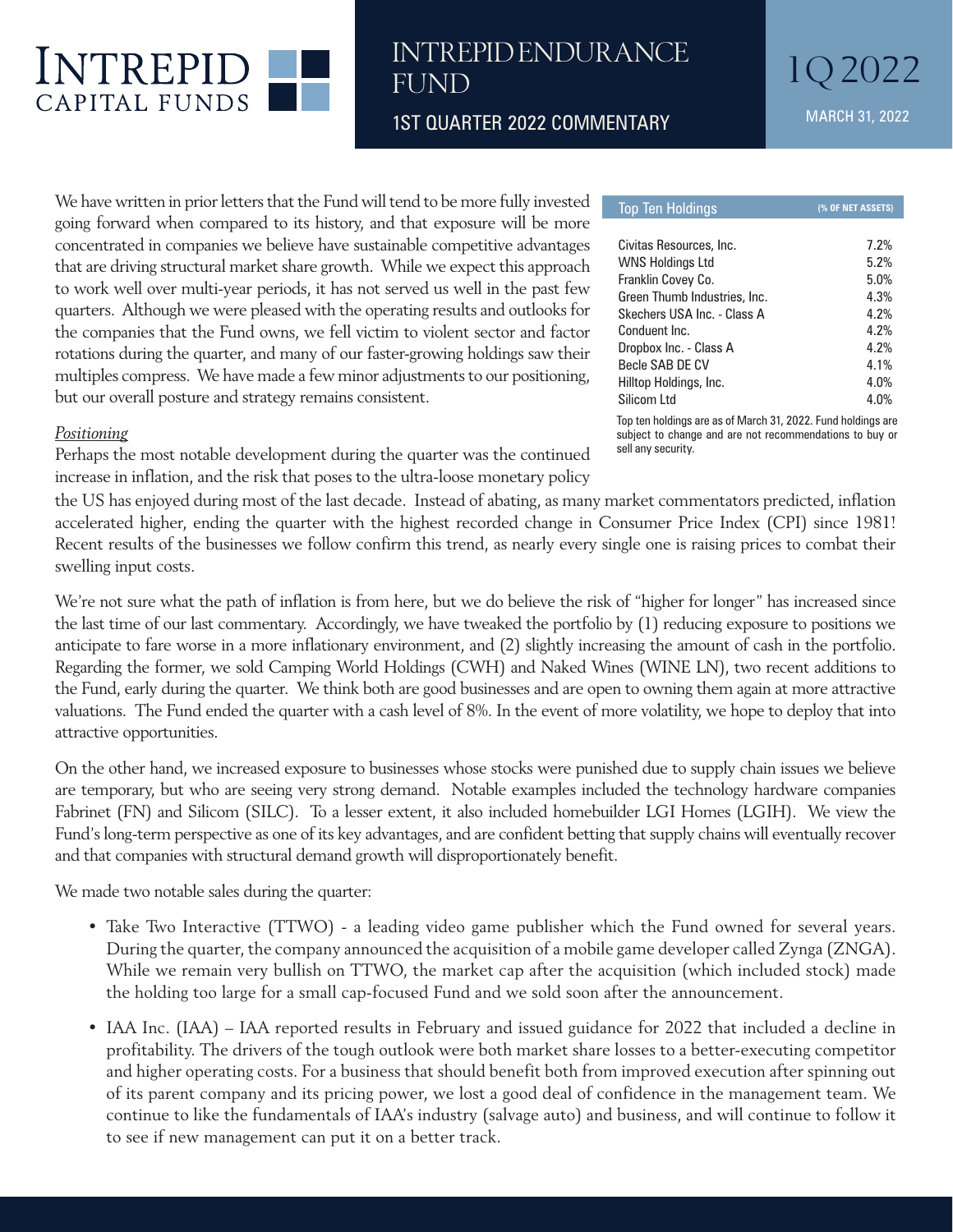

1ST QUARTER 2022 COMMENTARY MARCH 31, 2022

The only major new position purchased by the Fund was Atento SA (ATTO). Atento is the leading business process outsourcer in South America and is in the late stage of a turnaround following the implementation of new management in 2019. The company has experienced accelerated top line growth and significant margin expansion the last several years, yet still trades at a low valuation due to investors' disregard for the more volatile Latin American economies as well as a very illiquid stock. The illiquidity is driven by an unusual shareholder base, with roughly two-thirds of the shares held by institutional credit investors. These controlling shareholders have a lock-up that expires in Q2 2022 and there was recently a news story that they have hired an investment bank to evaluate strategic alternatives for the company. We have invested in ATTO due to its improved operating results and cheap valuation, but would not be disappointed if the company was sold to a strategic or financial buyer.

### *Contributors & Detractors*

The largest detractors to performance were:

- LGI Homes (LGIH) Homebuilder stocks such as LGIH were brutalized during the quarter, as rising interest rates and materials costs led to affordability concerns. We take a longer-term perspective on the housing market, and believe there is a shortage of homes resulting from years of underbuilding. We think LGIH is one of the best builders in the industry and has the potential to continue gaining market share. The Fund purchased additional shares following the decline in share price.
- Green Thumb Industries (GTBIF) and Trulieve (TRUL CN) Both are companies in the cannabis industry, discussed in more detail below.

The top contributors to performance were:

- Civitas Resources (CIVI) Civitas is a leading oil and natural gas producer in Colorado. Its Board of Directors did a masterful job merging with peers to build scale while energy prices were low, and today has a pristine balance sheet, tons of free cash flow, and is returning most of that cash to investors quickly. With rising oil and gas prices during the quarter, Civitas' stock was a beneficiary as investors begin to price in higher commodity prices.
- Atento SA (ATTO) A new position (as described above), a news story suggesting that Atento had hired advisers to evaluate strategic alternatives came out after we initiated our position, sending the shares higher.
- iShares Gold Trust (IAU) The Fund has held a small position in this gold ETF for several years as a hedge against unfavorable outcomes resulting from what we viewed as extreme monetary policy from the Federal Reserve. The price of gold rose during the quarter mostly due to rising inflation.

#### *Cannabis Positions*

It was another frustrating quarter to be a cannabis investor, as these positions once again significantly underperformed the broader indices. Unfortunately, these stocks continue to trade almost entirely based on expectations of regulatory change instead of their fundamentals. Institutional investors have still had a tough time entering the industry, which has created some of the most inefficiently priced securities we have come across. We think two recent examples highlight this inefficiency:

1)The interest rates that cannabis companies pay on their debt have come down significantly over the last year. In a normally functioning industry, we would expect this decline in cost of capital to translate to higher equity prices. Instead, the opposite has been true for cannabis equity prices over the last year. In the 25 years that Intrepid has studied the capital markets, we cannot ever recall such a phenomenon.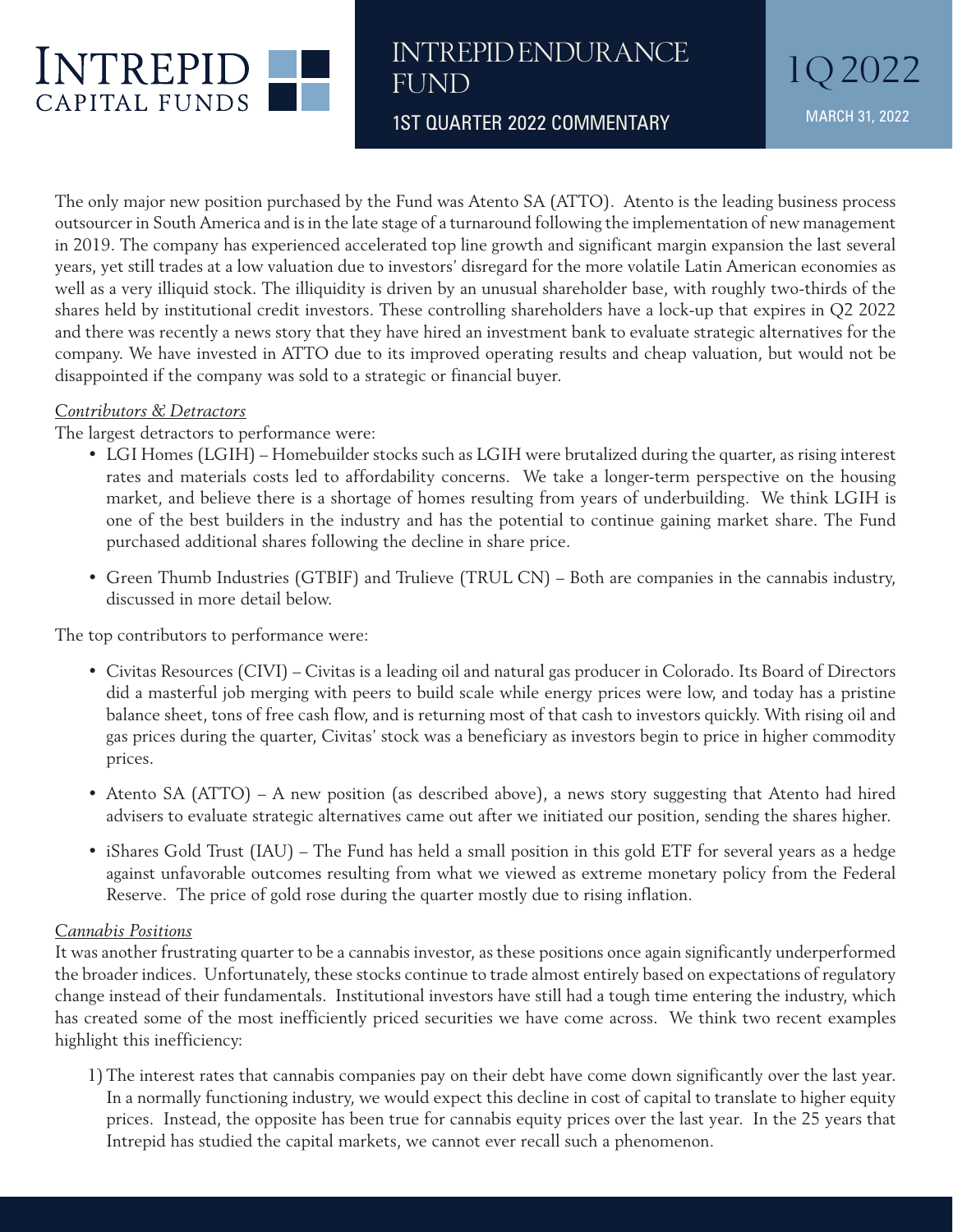

1ST QUARTER 2022 COMMENTARY MARCH 31, 2022

2) A news outlet reported on March 24 that the US House of Representatives would soon be voting on the MORE Act – a bill to decriminalize marijuana. US cannabis stocks initially rallied on the news, before ending the day roughly flat. Canadian cannabis stocks, on the other hand, surged! Canadian stocks such as Tilray, Sundial and Aurora were up 22%, 23% and 11%, respectively, on the day. Importantly, this legislation would have virtually no impact on the Canadian companies! Investors did not care, however, mistaking them for US cannabis companies and sending the stocks rocketing higher.

It's likely that some type of regulatory change (perhaps banking reform) will be the catalyst that allows a wider pool of investors to access the industry, which we think will create capital inflows and a re-rating of multiples. The Senate is expected to introduce a sweeping legalization bill in April. While most do not believe the bill has enough support to pass, many industry insiders think key senators would then pivot to focus on reform that is easier to pass. Although we do not have a strong view on the timing of such legislation, we strongly believe it is a matter of "when" and not "if."

We continue to remain very bullish on the cannabis businesses that the Fund owns, believing that the incredible growth in demand, government-restricted supply, and cheap EBITDA multiples will ultimately result in attractive prospective returns for the Fund. However, we have allowed the Fund's exposure to this industry to shrink as prices have come down. Despite the seemingly more attractive valuations, we recognize that this industry trades very unconventionally and we would like to reduce concentration risk ahead of upcoming developments on the regulatory front. The Fund ended the quarter with 11.7% invested in the cannabis industry, which is split between three companies which we view as the highest quality businesses in the industry.

### *Outlook*

Although it was a slower than expected start, we remain optimistic about the remainder of the year. The Fund has concentrated exposure to companies that we believe have significant competitive advantages, talented management teams, strong balance sheets, and trade at reasonable valuations. We remain laser focused on identifying the best small cap opportunities that share these characteristics instead of trying to predict which sectors will be in favor next quarter or the direction of macroeconomic indicators. Over longer-term periods, we expect this to produce attractive risk-adjusted returns.

Thank you for your trust and investment. Our capital is invested alongside yours in the Fund and we remain very optimistic about its future.

Man Pina

Matt Parker, CFA, CPA Intrepid Endurance Fund Co-Portfolio Manager

 $PUL$ 

Joe Van Cavage, CFA Intrepid Endurance Fund Co-Portfolio Manager